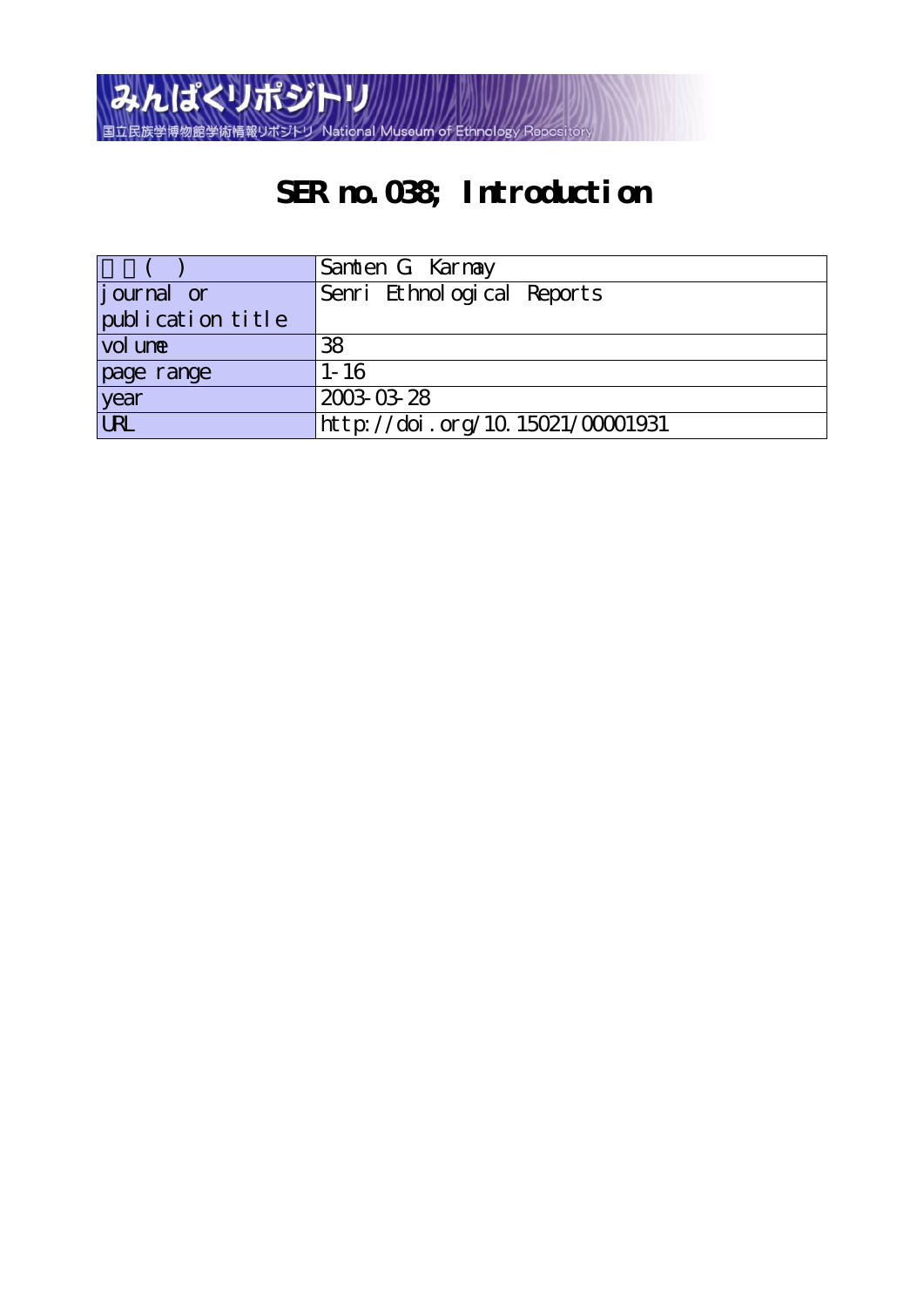# Introduction

Samten G. Karmay

 This volume is concerned with a general survey of monasteries, temples, hermitages of the Bon religion, known as gYung drung Bon, that have survived or recently been rebuilt in Tibet, Tibetan inhabited regions in China proper as well as the Himalayan regions.

 The monastic system in the.Bon tradition has a long history. It goes back at least to the eleventh century. However, Bon tradition itself traces it back to a period beyond the eleventh century, but this claim remains to be proved.

Although the monasticism of the Bon tradition owns its inspiration to Buddhism, the Bonpo already had established it when the Buddhists began to re-establish their monasteries in the eleventh century. This begins with the six Buddhist monks who returned to Central Tibet from Amdo where they were ordained by Bla chen dGe ba gsal (891-975) according to the Deb ther sngon po by 'Gos Lo tsa ba gZhon nu dpal (1392-1481).

 In the case of the Bon tradition it started with the disciples of gShen chen Klu dga'. Bonpo chronology ascribes this master to 996-1035. He is also thought to be contemporary with Lo tsa ba Rin chen bzang po (958-1055). The disciples of gShen chen Klu dga' established various religious centers, such as temples, hermitages and monasteries.

 One of the disciples of this master, Bru chen Nam mkha' g-yung drung, is credited with founding a temple in 1072 near the estate of his own family called Bru, a few kilometers to the east of Shigatse and north of the gTsang po river, Central Tibet. It soon developed into a monastery called gYas ru dBen sa kha. The monastery was mainly maintained by the family by providing its abbots. While one brother ensured the line of the family, another would devote himself to religious life and often became the abbot of the monastery. In such an establishment, the monastery is usually considered as belonging to the family as the term *dgon bdag*, the "owner of the monastery" indicates. The ownership always remained the same even when the abbot was not a member of the family.

 dBen sa kha came to be considered as the primary source of the monastic tradition among the Bonpo until the fburteenth century. It was an important centre of learning and produced a number of noted writers, Their works became classics for monastic learning in later centuries. The monastery, however, was destroyed by a flood in 1386. With the disappearance of this monastery a period of monastic culture of the Bon tradition came to an end.

A new era began with the foundation of two monasteries also in Central Tibet.

l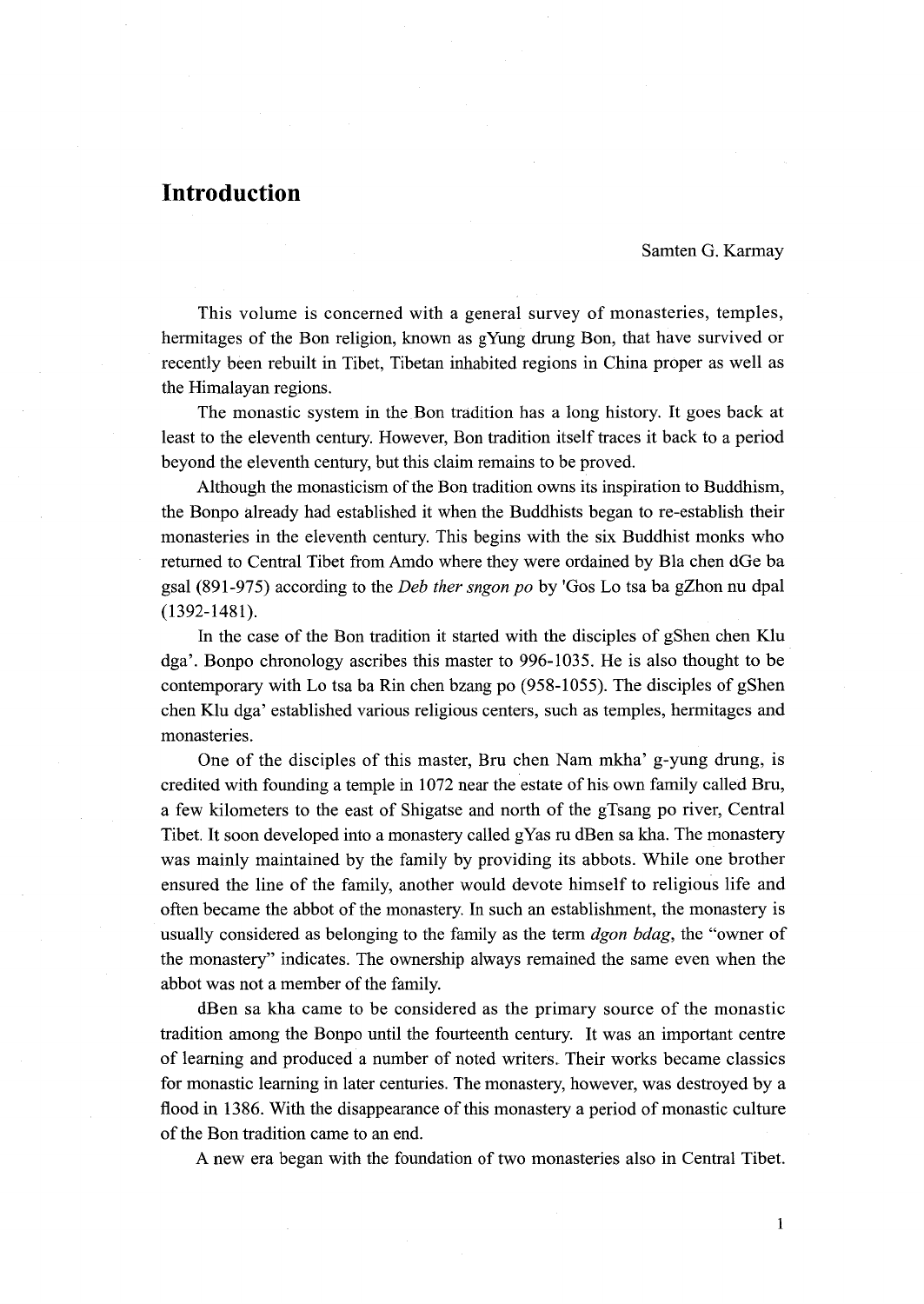These will be briefiy described here as they had a tremendous influence over other monastic establishments that are surveyed by the four authors in this volume.

 0ne of the monks of dBen sa kha Monastery just referred to was Shes rab rgyal mtshan. He was the head of one of the colleges of the monastery, but he was absent from the monastery when it was washed away by a fiood. He was on a visit to his mother in rGyal rong, eastern Tibet.

 On the way back to Central Tibet, news of the flood reached him when he was in Dar rtse mdo. Discouraged, he withdrew himself into a retreat, but there he received good signs that encouraged him to resume his journey on foot back to Central Tibet. He is said to have found various objects in the ruins such as books and musical instruments that belonged to the destroyed monastery. With these objects, taken as an auspicious sign, he founded a monastery on the southern slope of Mount sMan ri in 1405. The monastery was called bKra shis sman ri (No.1). It is located in a rather secluded place, up the same valley where dBen sa kha Monastery was located.

 With the help of his disciple Rin chen rgyal mtshan, a whole system in accordance with the Bru tradition of dBen sa kha Monastery was re-established with a strong emphasis on the need for abstention from alcoholic drink and the observance of celibacy as the principal guideline of the monastic discipline. These rules are laid out in the bca 'yig, the monastic code and it was read out to the assembly in a solemn ceremony by the disciplinarian once a year. The discipline of the new monastery thus became the model for most Bonpo monasteries in later centuries. It was hard to stick to the rules set out in the  $bca'yig$  of sMan ri Monastery, but it became an established tradition and most monasteries that were founded later were expected to fo11ow its tradition.

 However, there were other monasteries which practised different ritual traditions such as the gShen lugs, the "Tradition ofgShen" or Zhu lugs, the "Tradition ofZhu", but all were expected to fbllow the same monastic discipline.

 The Bonpo were often characterized as being lovers of women and wine (chang nag la dga 'ba) by the Buddhists, especially the dGe lugs monastics. In fact, in certain places the members of a monastery or temple were of what one calls ser khyim, that is a kind of "semi-monk" who observes only a few out of the many monastic vows. They usually spent a certain amount of time in the year in the monastery and the rest of the time at home in the village helping do household work. The ser khyim were not necessarily married men nor sngags pa.

 The founder of sMan ri Monastery bears the title mNyam med, the "Incomparable One", but in the colophons of books he wrote he describes himself as gShen gyi drang srong, the "monk who fo11ows the gShen", i.e. gShen rab Mi bo. Amongst his writings there is a detailed commentary of the 'Dul ba kun btus. It is entitled 'Dul 'grel 'phrul gyi sgron me. The 'Dul ba kun btus (Kvaerne 1974: T. 7)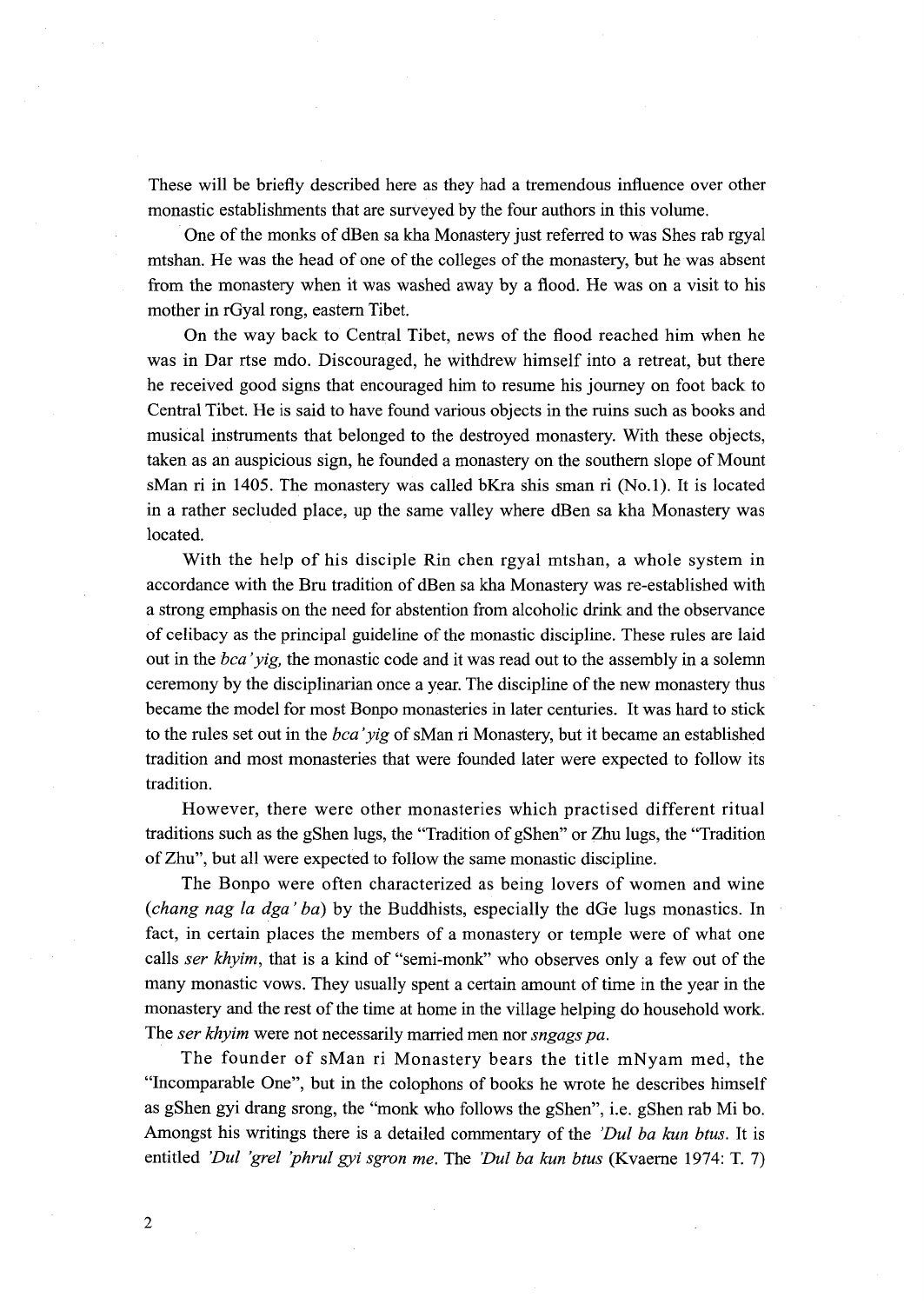is a classic text devoted to the monastic discipline composed in verse by Me ston Shes rab 'od zer (1058-1132). It is these two wotks that serve as the textual basis of Bonpo monasticism.

sMan ri Monastery remained small and modest in its development as its founder had wished. Before he died, he appointed his disciple Rin chen rgyal mtshan as the abbot of the monastery. Thus Rin chen rgyal mtshan bears the title rGyal tshab, the "Apostle". However, the successors of Rin chen rgyal mtshan were elected by secret lot from among the qualified monks. There were thirty-two abbots spanning over five hundred and sixty years till around 1966. Its uneasy access did not help it become a great centre, but it was highly esteemed for its strict practice of monastic rules. Per Kvaerne (1970) was the first Western scholar to devote an article to the administration of this monastery. The Monastery was plundered and finally totally destroyed during the Cultural Revolution, 1966-1976. As of 2002, it still has not been rebuilt.

 gYung drung gling Monastery (No.2) was the second in importance to sMan ri Monastery in Central Tibet. It was founded by sNang ston Zla ba rgyal mtshan  $(b.1796)$  of Amdo origin in 1834. Although the monastery was a relatively recent establishment in comparison with sMan ri, it became more prosperous and influential particularly in north-eastern Tibet. The monastery is located on a small plateau at the foot of Mount 'O lha rGyal bzang to the north of the gTsang po river facing the sTag gru kha ferry. It is on the axis of routes leading to Lhasa, Shigatse, Gyantse and Byang thang, the northern plateau. This explains in part the monastery's rapid development. For this strategic reason, the monastery was used as the base of a large People's Liberation Army garrison in the area during the Cuitural Revolution. It therefbre remained intact till the very last days of the revolution. At the beginning of 1980s, permission was given with funding to rebuild it, but it remains largely symbolic and the temples that have been rebuilt were totally empty when I visited them in 1997.

#### Persecution and destruction

The history of Bon monasteries is of a history of either sectarian persecution or wanton destruction by a foreign invader. The Bonpo religious establishments never had any political ambition and consequently there is no record of their holding any position that had a political significance. This might explain in part why the Bon religion and its monastic tradition somehow survived through the centuries in Tibet in spite of the Bon religion being a non-Buddhist creed among the 80% Buddhist population in Central Tibet.

From the eleventh to the fourteenth centuries, no record of general persecution is found apart from a few disputes between two individuals or two religious communities. On the contrary, there are a number of examples of showing good will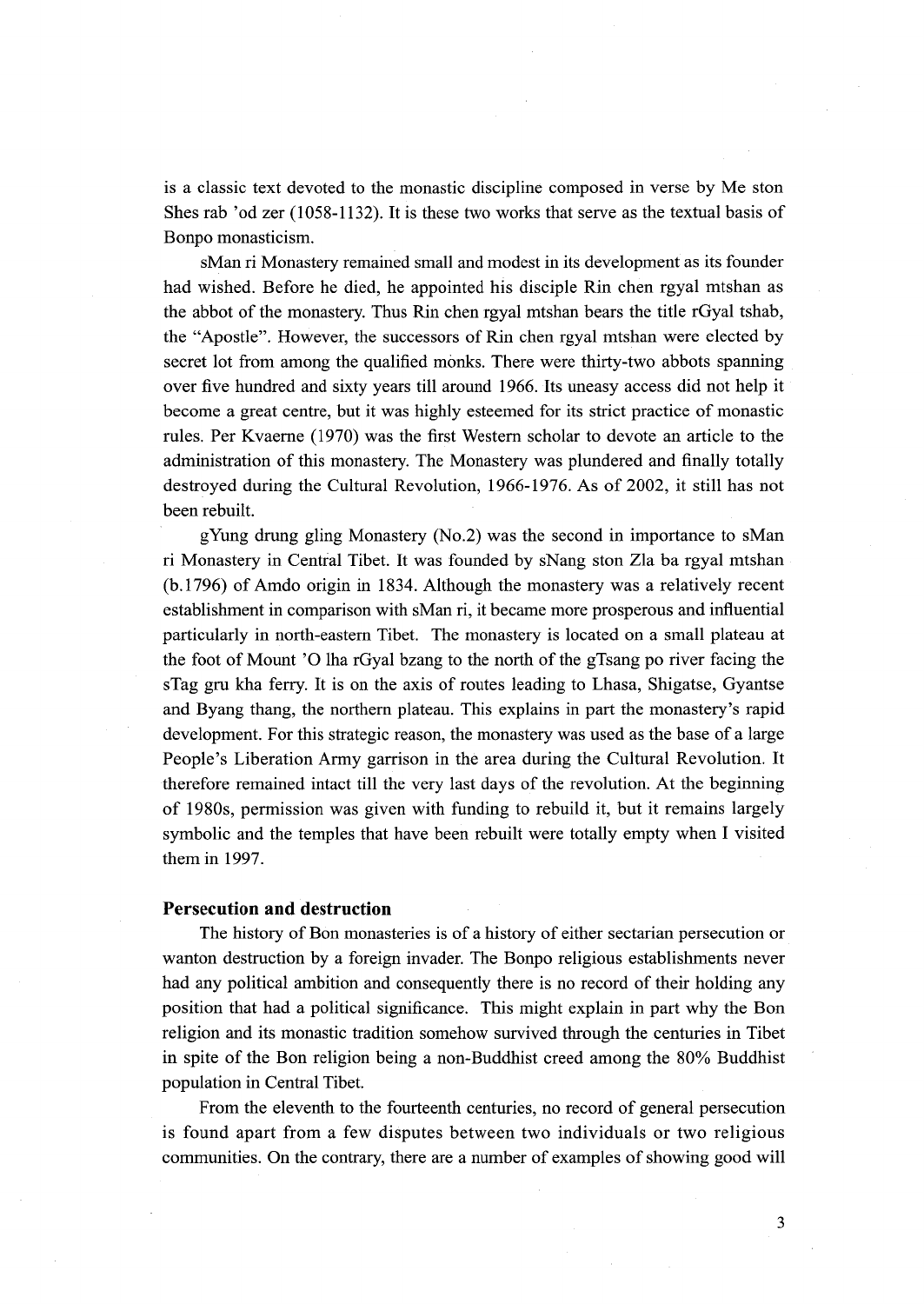towards one another. Even after the fourteenth century, a certain number of Bonpo monks of sMan ri Monastery went to study philosophy at Sa skya pa monasteries till gYUng drung gling Monastery managed to establish its own mtshan ayid studies in the eighteenth century.

 In the seventeenth century, Tibet was seething with religio-politcal confiicts. The rise to political power of the Fifth Dalai Lama (1617-1682) in 1642 calmed down the turmoil in the country. His reign was marked by a remarkable period of peace and tolerance. In 1664, the Fifth Dalai Lama issued a decree appointing sDe srid Sangs rgyas rgya mtsho (1658-1705) as the Regent of Tibet and in the decree the Fifth Dalai Larna recognised Bon as one of Tibet's official religions (Richardson 1998: 441). This tradition was belatedly revived by the Fourteenth Dalai Lama in India only at the beginning of 1980s. There was therefore no notable persecution during the reign of the Fifth Dalai Lama. On the contrary, the fact that he was deeply interested in the Bon religion is proved by the abundant references to Bon in his autobiography, the Dukula 'i gos bzang.

The Regent gives a list of monasteries that were founded by the Fifth Dalai Lama. Amongst these is Sog Tsan dan dgon which he mentions rather obliquely saying that it was originally Karma bka' brgyud pa, but no mention is made regarding whether it had any connection with Bon (Vaidurya ser po, p.405). However, according to the Nag chu sa khul gyi dgon sde khag gi lo rgyus (p.351), in 1640, during the military campaign of Gushri Khan in Khams, a number of Bonpo and bKa' brgyud pa monasteries suffered destruction. Later in 1668, the Fifth Dalai Lama ordered a dGe lugs pa monastery to be built for the people of the Sog district, east of Nag chu kha, as compensation for the large Bonpo monastery called Sog gYung drung gling, four small bKa' brgyud pa monasteries and one small convent called Tsan dan dgon that had been destroyed by the Gushri Khan's troops. The new dGe lugs pa monastery was called Sog dGa' ldan 'phel rgyas gling, but it was normally known as Sog Tsan dan dgon. However, it was not built on the ruins of Sog gYung drung gling as the Bonpo often imply.

 However, the Regent seems to have forgotten the very tolerant religious policy that his master maintained throughout his reign. In 1686 under his order, all the Bon religious establishments in the Ser tsha district in Khyung po, Khams, converted to dGe lugs pa. Four dGe lugs pa monasteries were then founded for the Ser tsha people in fbur different places: dGa' ldan bkra shis gling in 'Bro rdzong; dGa' ldan thar 'dod gling in Ga ngal; dGa' ldan skabs gsum gling in Ri dmar and dGa' ldan dpal byor gling in Phu dmar. A Lama from Rong po dGa' ldan rab brtan dgon founded by the Fifth Dalai Lama in 1668, was appointed to be in charge of the new monasteries (Vaidurya ser po, p.459). Rong po dGa' ldan rab brtan dgon is usually known as Rong po Rab brtan dgon. Rong po is a place in the Sog district. The Regent does not mention the names of the Bon religious establishments that he had converted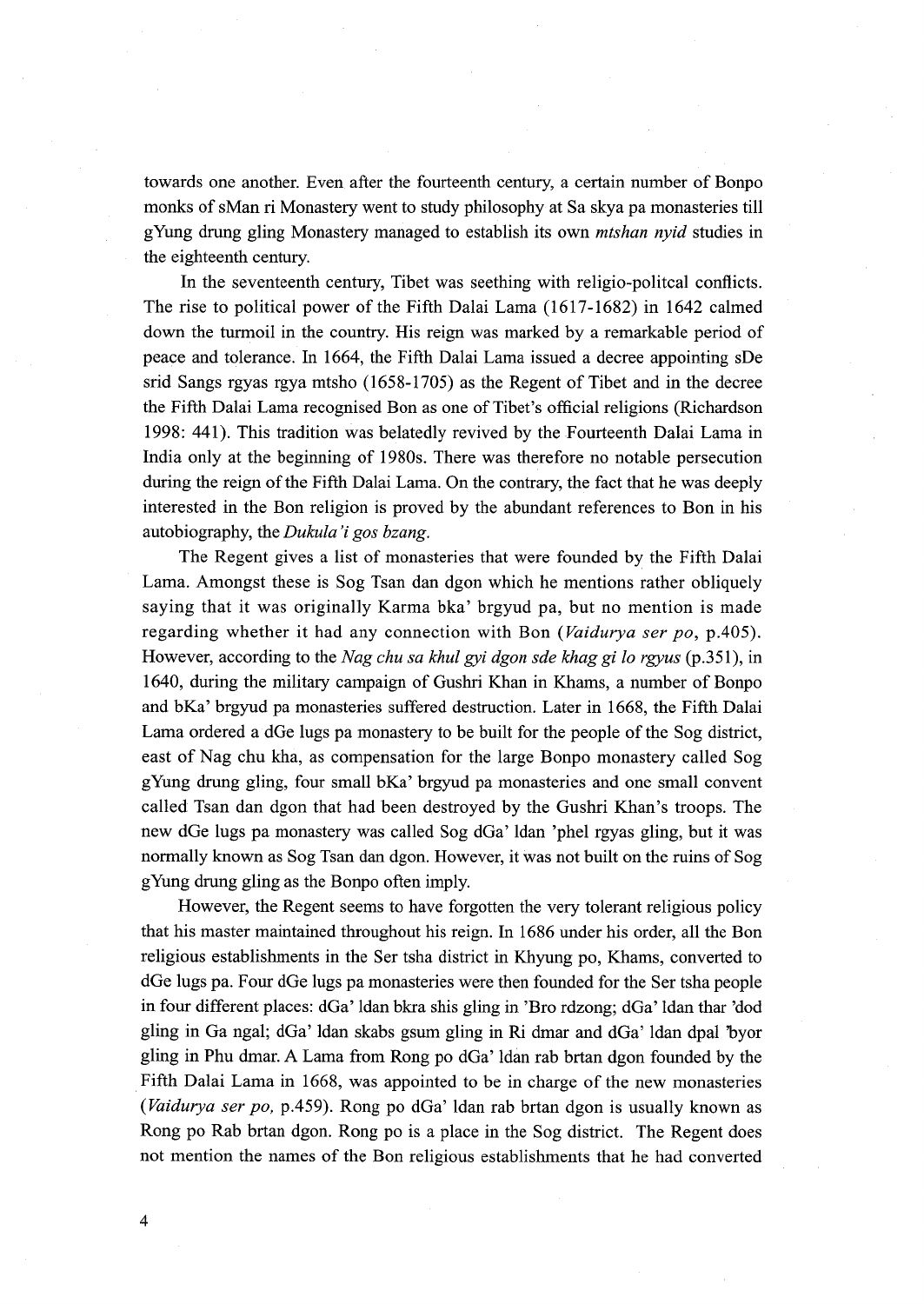and I have seen no other records mentioning them. It is not clear why the Regent had implemented such a drastic policy of religious conversion by force in this particular place. There were so many other places in the same region where the Bon religion was followed, but no similar action seems to have been taken.

He states: "in Khyung po gSer tsha people believe strongly in Bon (khyung po gser [ser] tsha khul du bon lugs la dad 'dun che ba..) and if the gYung drung Bon religion is practised properly,... (citation of a sutra) one cannot stop them, but during the day the practitioners stay in monasteries. There they fight over the offerings that were made by the faithful just like vultures over corpses. During the night they go to villages and sleep with women. So what they do is very serious sin...(citation of texts). Thinking for the benefit of myself and them, - since they are Bonpo just in name, in reality they behave like laymen -, I had them converted to dGe lugs pa" (Vaidurya ser po, p. 459).

 It is hard to believe that such was the real reason for which the Regent caused the people of Ser tsha to change their faith. It seems that he was not against the religion itself as such, but rather against the Ser tsha people who probably resisted the policies of his dGe lugs pa dominated government in the area. Whatever it may be, this had set a precedent of forced conversion of monasteries belonging not only to the Bon tradition but also to other Buddhist orders. Each time there was a forced conversion the name of the new dGe lugs pa monastery began with the word dga' ldan or dge ldan following the example of the names of the new monasteries founded by the Fifth Dalai Lama.

 Apart from the method of fbrced conversion, other strategies were used to gain a foothold among a people whose religious tradition was not dGe lugs pa. This consisted of recognizing a child as a reincamation in a non-dGe lugs pa family. That was what happened to the Bru family which was very prestigious and a strong bastion of Bon as mentioned earlier. The family seat was located to the north of gTsang po and a few kilometers to the east of Shigatse. It was the Fifth Dalai Lama, who in order to institute the reincarnation series of Panchen Lama, chose a child of the Bru family as the reincarnation of his spiritual master Panchen Blo bzang chos rgyan (1567-1662). The child became the Panchen Blo bzang ye shes (1663-1737), but the Fifth Dalai Lama made sure that the family continued to adhere to its own religion. However, another Panchen Lama, bs'fan pa'i dbang phyug (1854-1882) was born again in the family. This time, it was the end of the family's own religion. Its seat became known as 'Khrungs gzhi, the "Base of births" and was made as an estate of bKra shis lhun po Monastery.

 Another underhand method was used for enriching one's own establishments. In the nineteenth century, it was the intervention by bKra shis lhun po Monastery in a dispute between two branches of the gShen family located in the Dar sding village, a few kilometers to the west of Shigatse. The intervention resuked in properties of one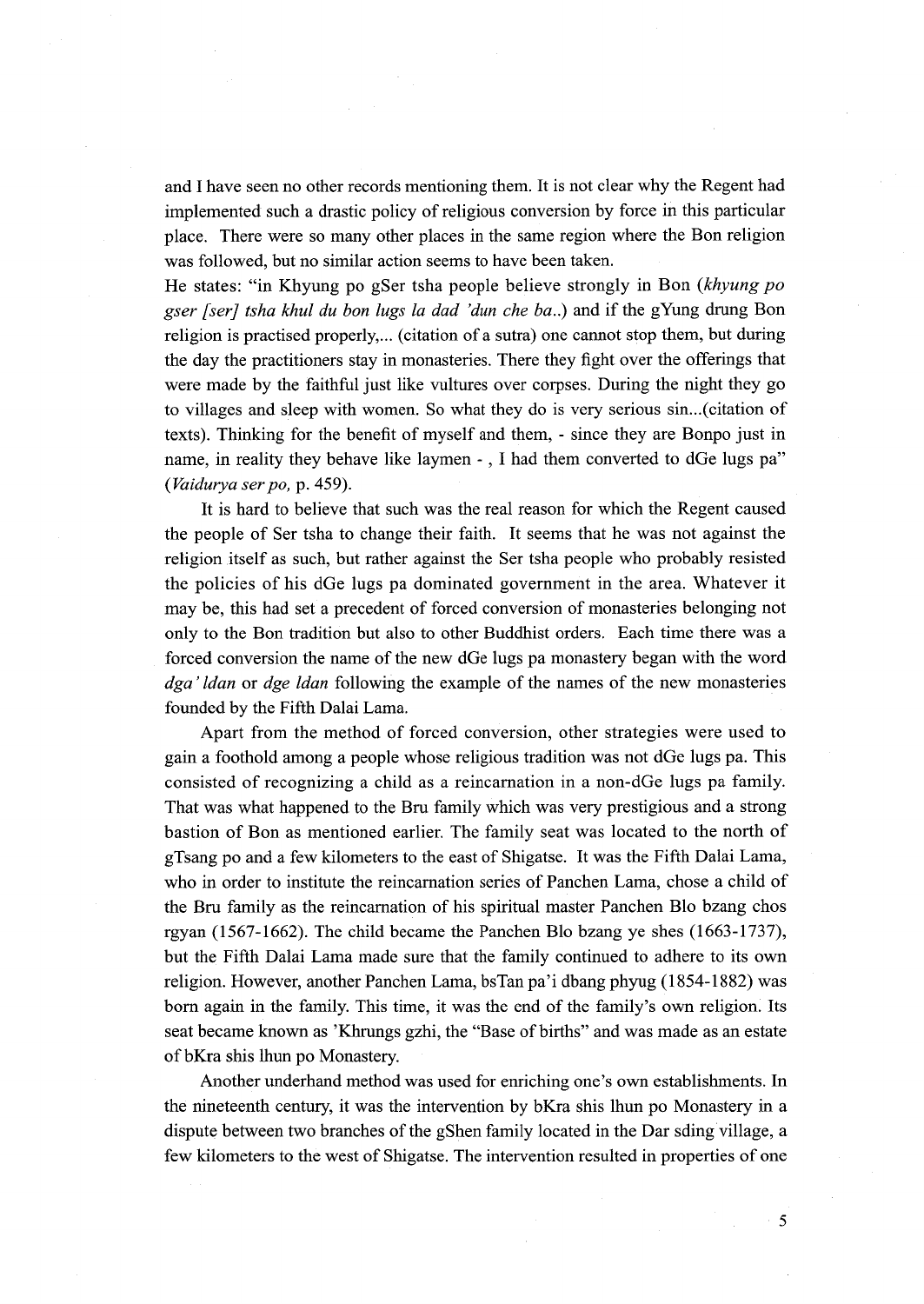of the two families being confiscated and given to a dGe lugs pa monastery nearby (Dondrup Lhagyal, 2000: 444). These are just a few examples of religio-political persecution of a sort under the domination of the dGe lugs pa government. The Bonpo themselves unfortunately have rarely committed these invents to writing.

However, the tendency for non-dGe lugs pa religious orders to come under persecution was further intensified due to two developments: foreign interference in the internal affairs of Tibet and the gaining of the upper hand by an ultra fundamentalist section among the dGe lugs pa monasteries and in government clerical circles.

# Foreign interference

 At the beginning of the seventeenth century, the Jungar tribes of the Ili district in western Mongolia began to expand their empire. When they became a threat to the Manchu rule over China, the emperor Kangxi had to appeal to the Fifth Dalai Lama (1617-1682) to exert his infiuence over them since they were of recent conversion to the dGe lugs pa school. Tibetan authorities in Lhasa maintained good relations with them. However, after the death of the Fifth Dalai Lama, the Manchus began to have political interests in Tibet. sDe srid Sangs rgyas rgya mtsho was therefore in collusion with the Jungars in a design to outdo the policies of the Emperor Kangxi concerning Tibet. In 1717, they accordingly began to make incursions into Tibet intended partly to forestall any aggression from the Manchus and on the pretext of defending dGe lugs pa interests. As their hordes made their way into Tibet, they attacked Bonpo monasteries that they found in their way, looting, burning and murdering monks. As a people of recent conversion, they seem to have had the conviction that they should ransack other religious establislments in Tibet that were non-dGe lugs pa, such as those of the rNying ma pa and Bonpo. The rNying ma pa suffered particularly at their hands in Central Tibet as they executed several eminent rNying ma pa masters, like Lochen Dharmasri (1654-1717) amongst others, for no valid reasons. Many a Bonpo establishment, such as gShen Dar sding, had experienced the plunder of the Jungars. From the accounts of Phuntso Tsering, it is clear that they pillaged and destroyed at least six Bonpo monasteries (Nos. 15, 19, 22, 54, 27, 34). The Jungars were finally expelled by the Tibetans with the help of the Manchu army.

#### Sectarian persecution

The dGe lugs pa government in Tibet had a powerful supporter. Since 1720 till 1911 the Manchu infiuence over Tibet was firmly established and the dGe lugs pa saw this foreign power as their cherished patron which it was. At the same time, a certain segment among the dGe lugs pa began to claim that they were the upholders of the dGe lugs pa teachings as being the most authentic ones as taught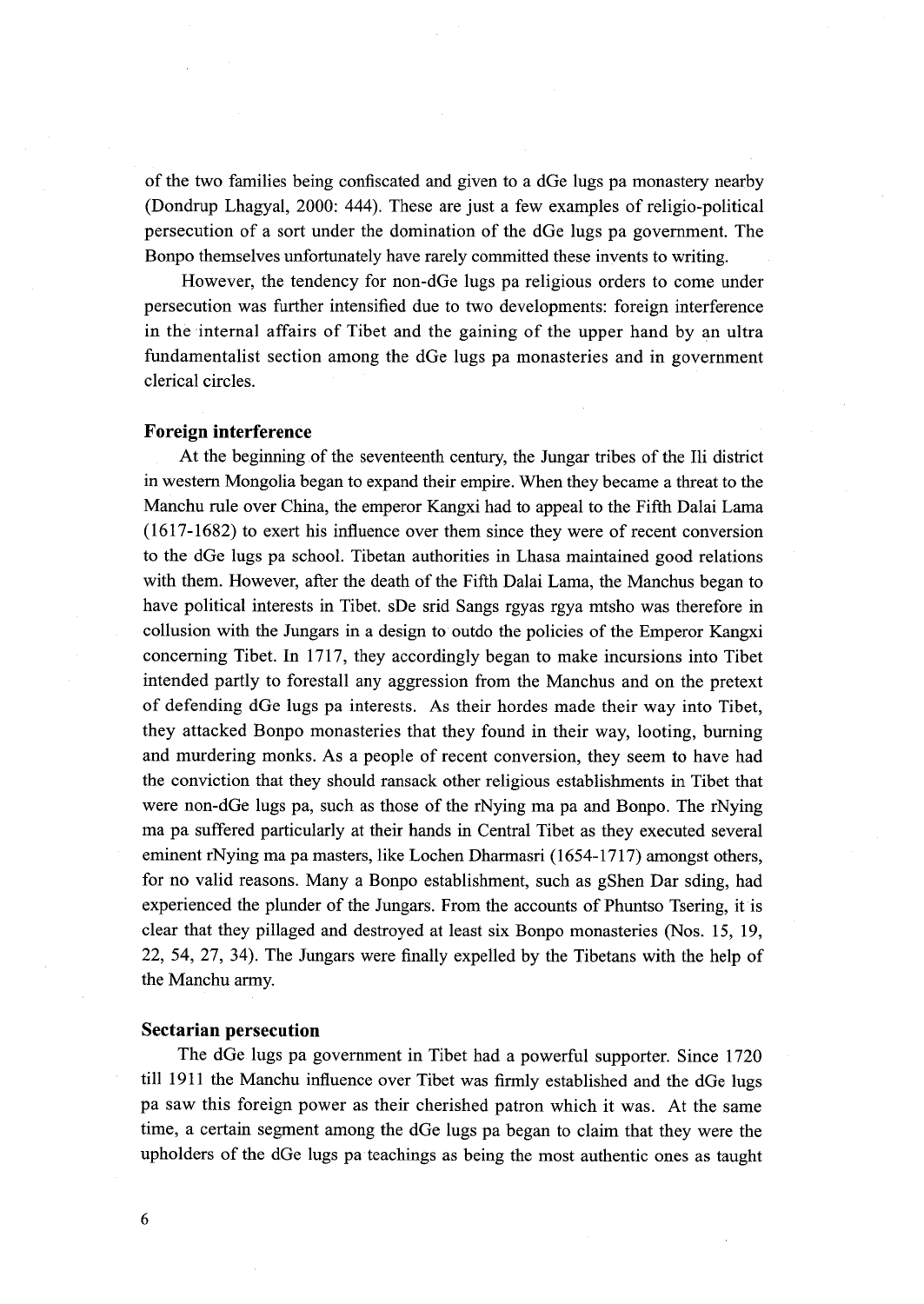by the Budcha. This of course implied that other Buddhist schools in Tibet and not to mention the Bonpo held false views. The movement came often to be closely associated with the Shugs ldan cult. The deity's antipathy to non-dGe lugs pa teachings is all the more the object of praise in the ritual texts devoted to this deity.

 Amongst other places I should mention here are two areas where this particular movement was very active and where confiicts between the Bonpo and the dGe lugs pa establishments were particularly fierce. The Sog district contained two important dGe lugs pa monasteries, Sog Tsan dan dgon and Rong po Rab brtan dgon as referred to earlier. It was in this. area that Pha bong kha ba bDe chen snying po (1878-194l) of Se ra Monastery was active early the twentieth century. It was he who revived the cult of Shugs ldan in spite of opposition to it by the Thirteenth Dalai Lama. In a forthcoming article I have dealt in some detail with his activities in this area and the revolt of the so-called "Thirty-nine Tribes of Hor" of Bonpo obedience against the Tibetan government.

 The other place, where the relations between the two faiths were similarly strained, was Gro mo (Chumbi Valley) in southern Tibet. Around 1897 the most active dGe lugs pa master in this area was Ngag dbang skal bzang, also of Se ra Monastery. He was commonly known as Gro mo dGe bshes Rinpoche and was a disciple and firiend of Pha bong kha ba bDe chen snying po. The cult of Shugs ldan which he set up in this place was based in Dung dkar Monastery. The Bonpo monastery in Gro mo known as Pus mo sgang (No.8) had a perpetual struggle with Dung dkar for its existence. The conflict between the two monasteries had inspired the composition of a four-line praise to the deity in the propitiatory text by Pha bong kha ba bDe chen snying po as follows:

"In the barbarous land where the bad tradition of gShen rab is upheld, You made flourish the good path that is complete and faultless With your rapid action of four kinds and many other omens, I praise you who are the guide of living beings!" (gshen rabs(rab) lugs ngan 'dzin pa'i mtha' 'khob tu/  $las$  bzhi'i rtags mtshan rno myur du ma yis/ tshang la ma nor lam bzang rgyas mdzad pa'i/ skye rgu'i 'dren par gyur pa khyod la bstod/).

In 1967 Yongs 'dzin Khri byang Blo bzang ye shes, the late tutor of the Fourteenth Dalai Lama, wrote a commentary on the propitiatory eulogy to the deity just quoted entitled  $rGyal$  chen bstod 'grel (folio 138b). In this work he explains that the phrase "barbarous land" refers to Gro mo and thanks to the "four actions of the deity" the dGe lugs pa tradition was firmly established there. The region was mainly inhabited by a Bonpo population until the dGe lugs pa penetrated there only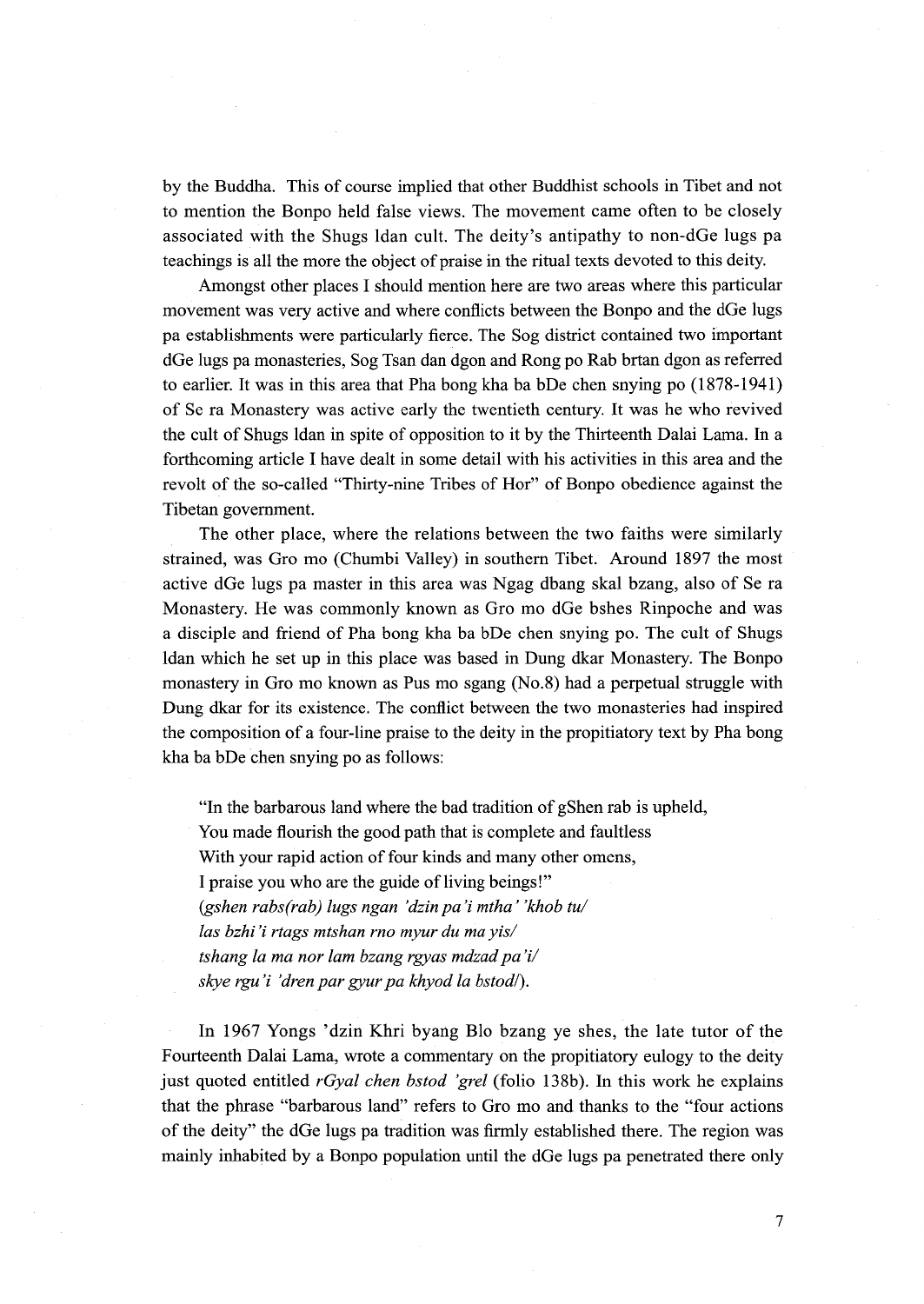in the nineteenth century. Dung dkar Monastery was tacitly supported by the Tibetan government in its hostility, but Pus mo sgang seemed to have miraculously survived till the days of the Cultural Revolution.

 However, there is yet another region, rGyal rong where relations between the two faiths were in constant stmggle. The exact date of the Buddhist penetration there is not known. Vairocana, a Tibetan Buddhist monk of the eighth century is said to have resided there, but this is more of a myth than history. In the fifteenth century, Tsha kho Ngag dbang grags pa, a disciple of Tsong kha pa (1357-1519) and a native of the Tsha kho district, north of rGyal rong, returned to his native country after studying in Central Tibet. He is said to have made a vow to erect 108 monasteries in his native land in the presence of his master. He certainly founded some dGe lugs pa monasteries in Tsha kho and he is said to have used magic against the Bonpo to overcome the latter's opposition to his efforts in conversion (mDo smad chos 'byung, p.774). The dGe lugs pa expansion in the area was slow and difficult. However, in the second half of the 19th century, a child in the family of the local chief, Cog tse, was chosen to be the reincarnation of Byang rtse Blo bzang lhun grub, the 74th Throne-holder of Tsong kha pa in dGa' ldan Monastery. The local chief, the Cog tse rgyal po, "king of Cog tse" was powerfu1 in his own right in the place. As the child grew up, the dGe lugs pa infiuence in the family increased, too. In 1874, he converted 'Bar kham gYung drung gling, one of the oldest Bon monasteries in the area, to dGe lugs pa and went so far as to erase its old Bon mural paintings and paint them over with the deities of the dGe lugs pa school. (Barkham ['Bar khamsl is now the administrative seat of the 'Autonomous Prefecture' of Aba [rNga ba] in Sichuan.) This conversion of the monastery provoked a strong reaction from the people of Shar khog, the next easternly region of the Tsha kho district. A local religious war was fought between a section of the people in Cog tse who supported the conversion and the people of Shar khog who wanted to save the monastery as Bonpo. The people of Shar khog were ultimately defeated, but they took the lama ofthe monastery to Shar khog where he is said to have settled down.

 However, the Bonpo people in rGyal rong, had to face much more serious hostility in the l8th century. Not only had they to fight on a religious front but also a political one. They resisted for nearly thirty years against the Manchu invasion, supported and encouraged by the influential dGe lugs pa lama sKyang skya Rol pa'i rdo rje (1717-1786) who had then a high position at the Manchu imperial court of Qianlong. In 1760 the Manchu army finally won the war capturing bSod nams dbang 'dus, the king of Rab brtan. He was led to Beijing together with more than one thousand people as war prisoners. The king was finally executed. Five horses were attached to his head, hands and feet and then let pull in different directions, a privilege kept for kings in Manchu punishment customs. gYung drung lha steng, the royal monastery was partially destroyed and converted to dGe lugs pa and was given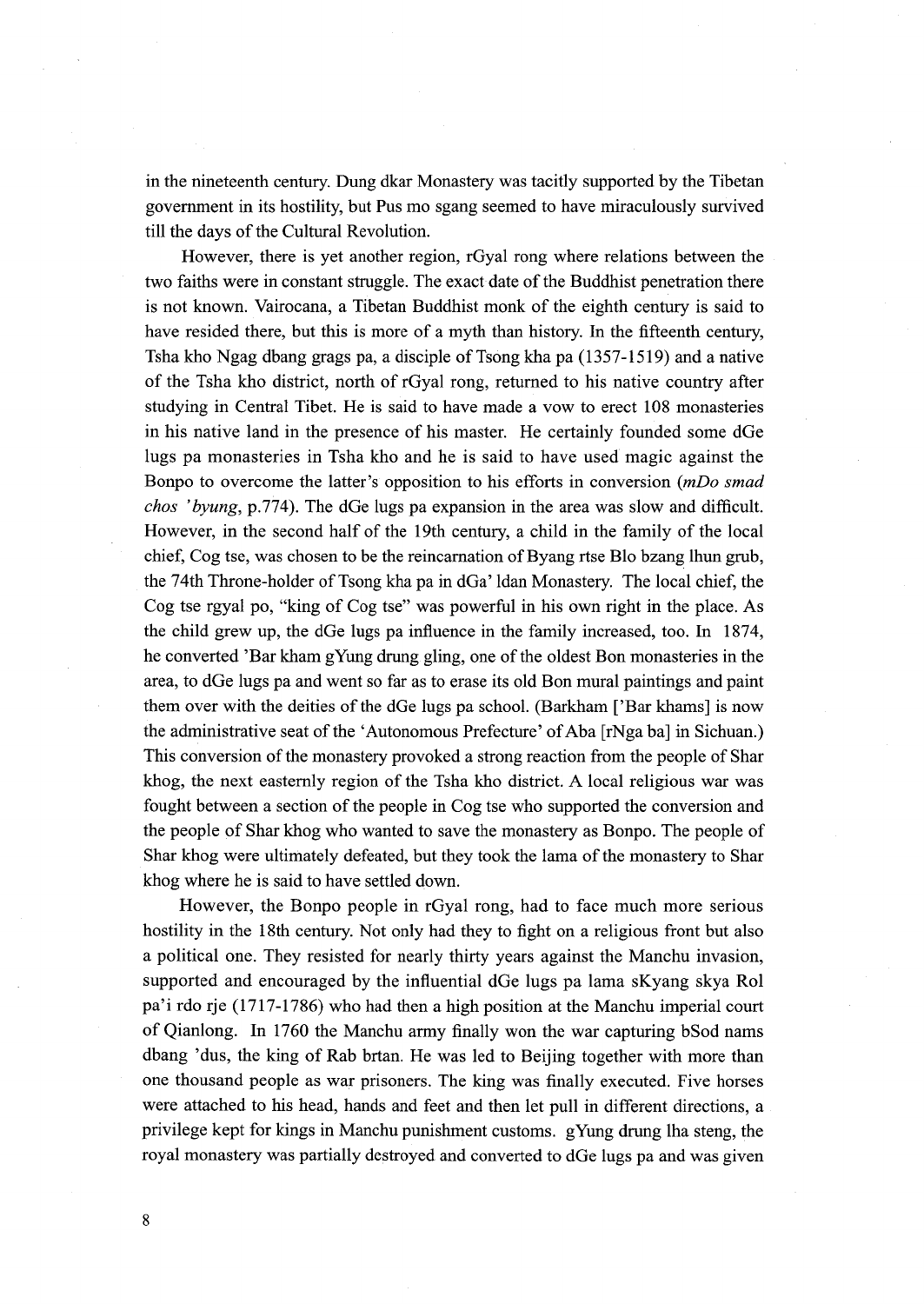the name dGa' ldan bstan 'phel gling. dGe lugs pa monks were summoned from 'Bras spungs Monastery to administer it. Qianlong issued an edict forbidding the practice of the Bon religion in the area. What is peculiar about this piece of history is that the monastery was totally destroyed during the Cultural Revolution. However, around 1980 the Sichuan govemment decided to reinstate it for a reason not known to me and even provided funds so that the local Bonpo people could begin to rebuild it as one of their own monasteries (No.187).

#### Surveying of the monasteries

 This is the first time such a work of surveying of the Bonpo monasteries has ever been carried out. It was intended to cover as wide an area as possible, but given the vast geographic extent of Tibet's cultural boundaries the idea sounded very daunting indeed. Nevertheless, well supplied with the financial means, our colleague, Professor Yasuhiko Nagano was determined to carry it out in the programme of the Bon Culture Research Project at the National Museum of Ethnology and the four authors, who conducted the survey, spared no efforts in getting the intended work done. Moreover, the three Tibetan scholars, who mainly did the surveying in Tibet and Tibetan inhabited areas in China proper, are all acquainted with the cultural history of the Bon tradition and that helped them enormously in doing their fieldwork.

 We have thus Dondrup Lhagal who surveyed the monasteries in the provinces of dBus and gTsang. Phuntso Tsering covered mainly the northern plateau, but also Chab mdo as well as the mNga' ris regions; Tsering Thar on the other hand took the survey in Amdo, parts of Khams and rGyal rong. Charles Ramble later joined by Marietta Kind attended to the monasteries in Nepai and India effectively covering the Himalayan region. Thus 233 religious establishments mainly monasteries, but also hetmitages and temples were all briefly examined. However, this does not mean that every surviving or rebuilt monastery in Tibet was surveyed. Certain places such as Tsha ba rong in Khams have been left out. It is possible that still other places were not covered.

 One of the biggest difficulties that the surveyors faced was that only a few of the places were within easy reach. The majority of monasteries were found in totally isolated places. To reach them reguired enormous physical exertion often in unfavorable weather, because many of them were located in places where there were no roads. If there were roads no transport was readily available. So the surveyors were often obliged to either ride on horseback or walk for days to see just one monastery or a hermitage at a time. It often happened that when a place was reached, no one was present and so the same journey had to be made twice.

 There was another difliculty much more serious than the problem of inaccessibility. It was the scanty or simply non-existent information due to the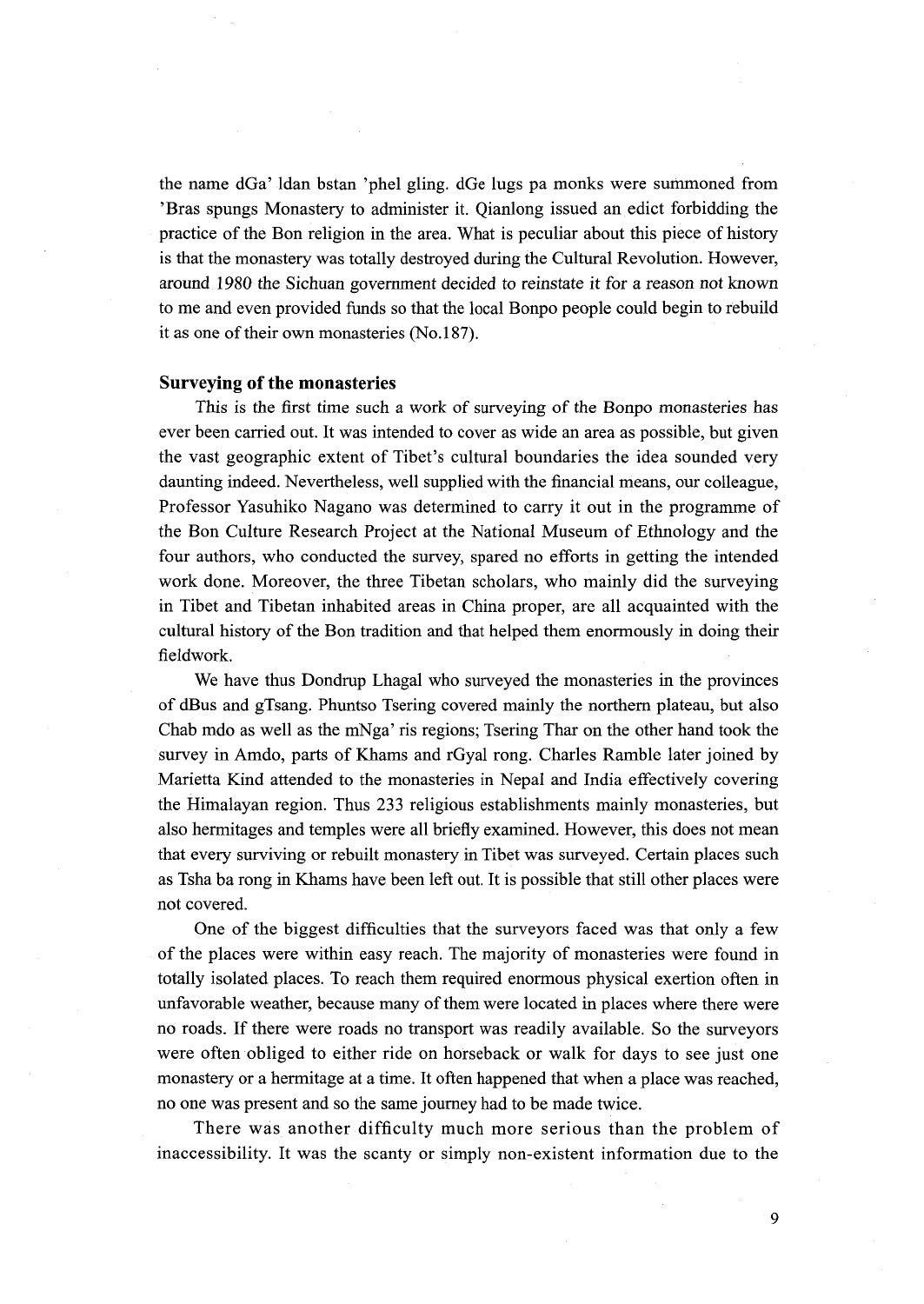systematic destruction of the religious establishments and national monuments carried out during the so-called Cultural Revolution that spanned over ten years from 1966 to 1976. The criticism leveled against monuments such as fbrtresses were that they represented feudal society whereas monasteries were the basis of "superstition" (rmong dud).

 The sporadic looting and burning committed by the Jungars seemed so insignificant when one compares their action to what the Chinese and their Tibetan collaborators did. This was purely robbery, carefu11y thought out and well organized with the intention of eradicating Tibet's cultural identity in its own land. The mere word destruction does not seem suflicient to convey what kind of process the action involved, because the manner in which it was executed was so thorough and effective that in many cases not even traces were left. It is known that more than six thousand monasteries of both Buddhist and Bonpo perished during the period. Only a fraction of this number have survived.

 It is therefore perhaps necessary to mention in a few words how the expropriation of property and demolition of the monastic buildings were orchestrated by armed hordes of the Red Guards with terror, threat, humiliation, public criticism and imprisonment for those who dared to resist.

 As most of the monasteries and temples were centuries old, many were well equipped with what they needed and their religious tradition required them to possess. Much of the equipment was not actually all destroyed. It was simply expropriated. In a monastery of modest size the assembly hall usually possessed common effects such as archives, manuscripts, texts, thangka paintings, statues in both gilt-bronze and clay, woodblocks for printing, musical instruments made of various metals, tombs of abbots made of silver and gold with insets of precious stones, mural paintings, draperies made of silk and embroidered, masks and costumes for the 'cham dance, ritual objects made of silver, gold and brass, ritual implements such as dagger and culinary utensils. Besides these effects of the assembly hall, the residence of the head of the monastery and the individual monks also normally possessed as private property, books, musical instruments and ritual objects.

 The process of dismantling was carried out methodically stage by stage. First there was the removal of metal objects, fo11owed by the wood work, books and other items. When the building was entirely emptied of its contents, it was often then detonated. However, in many cases, recorded documents that contained local histories and annual events of the monasteries and above all books were privileged targets of destruction. They were often brought out into the open air where they were either torn or chopped into pieces or simply burned with the public made to look on, but in certain cases some books were saved by being concealed in unsuspected places. This was possible only when two copies of a book existed. In such a case,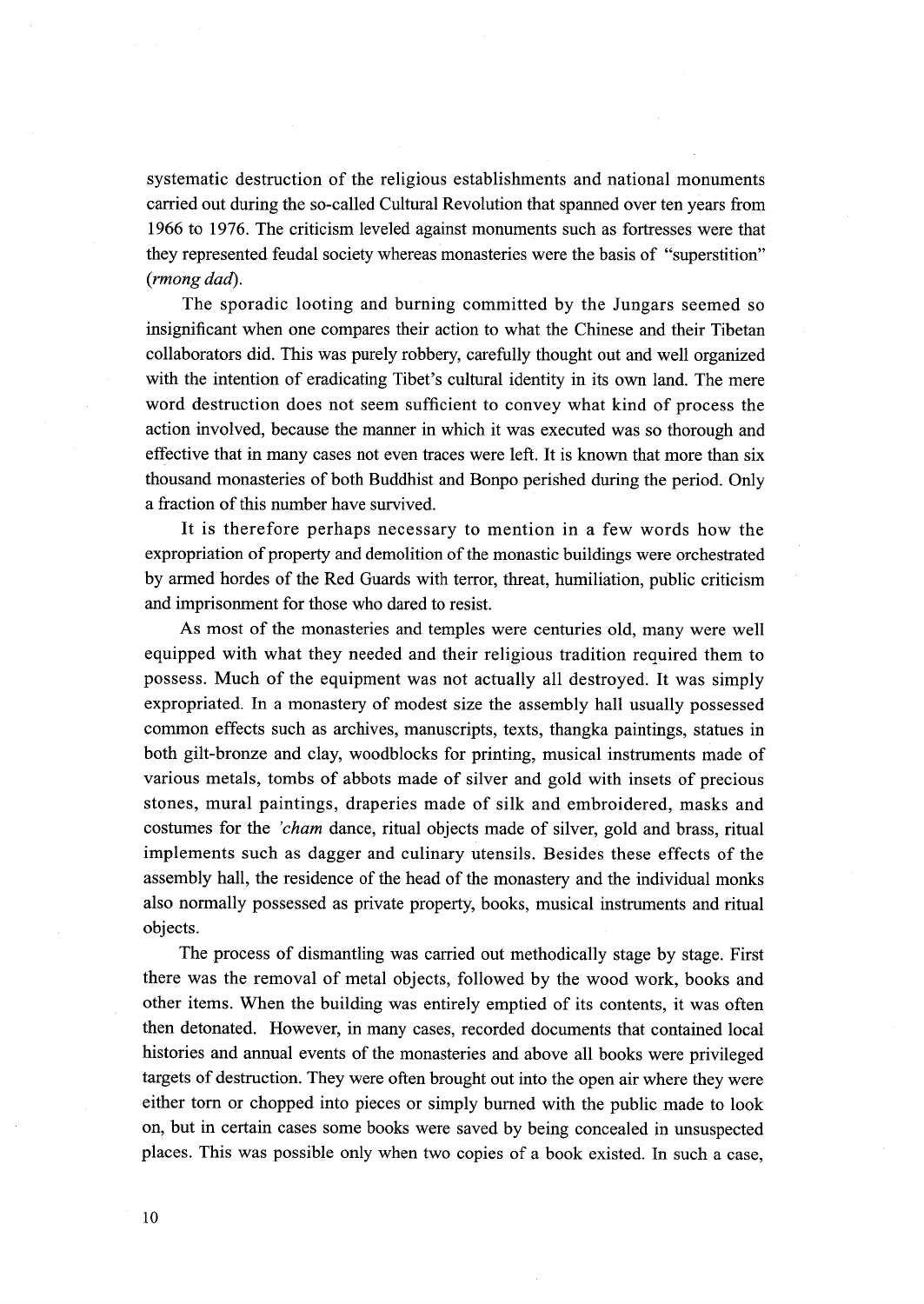when a book was ordered to be brought out for destruction, the other copy was hidden away. Most of the expropriated property was secretly transported to China. Metal objects could either be used by melting them down or just kept for their intrinsic value in the future.

The events mentioned explain in part why written information on any given monastery had become so pitifu11y rare or practically non-existent in most cases. The surveyors therefore had to turn to other sources of information for their surveying work, but here too they faced incredible difficulties for the following reasons.

There were in fact two periods of monastic persecutions. In Amdo and parts of Khams a number of monasteries perished in fact during the period of 1957 and 1958, but the destruction of the majority of monasteries took place during the Cultural Revolution. The events of the 1957-58 period is not officially admitted by the Chinese authorities whereas the responsibility for the destruction during the Cultural Revolution was later put on the shoulders of the "Gang of Four". In the 1960s and 1970s the monks, who witnessed and survived the onslaught of these events, were roughly aged between twenty and thirty years. When the survey of monasteries began to be conducted at the beginning of 1998 only few of these were still alive. However, most of these were in no position to give any detailed oral information in a coherent manner due to their old age. Nevertheless, some of these had written down historical accounts of their own monasteries from their memories some of which the surveyors were able to use.

Another destructive effect was the degradation of the Tibetan language in the same period that had the effect on it being nearly extinguished as a medium for the expression of Tibetan culture. Even in the aftermath of the revolution, only a few Tibetans were capable or would take the risk of putting to use their own language.

 At the beginning of the 1980s, however, there was a radical shift in Chinese policies regarding the religious question. Tibetans, for the first time around 1980, were allowed to rebuild some of the destroyed monasteries. In many cases, the Chinese government even began to provide funds for this purpose particulariy for those monasteries strategicaliy located. The restriction of the use of religious texts was also lifted and the Chinese authorities even went on to encourage the publication of Tibetan classical texts on a scale unknown in the pre-1959 era in Tibet. A number of monasteries, it is true, have been rebuilt, but many of them only panially. The primary motive for this reconstruction is obvious. It is to promote tourism. They remain at best as deserted empty shells without the life of a real monastic tradition.

# The framework for the survey

 In order to have the same approach and standard in surveying the religious establishments, a guideline framework was worked out so that the authors could follow it. All the surveyors have followed it except Phuntso Tsering, who as a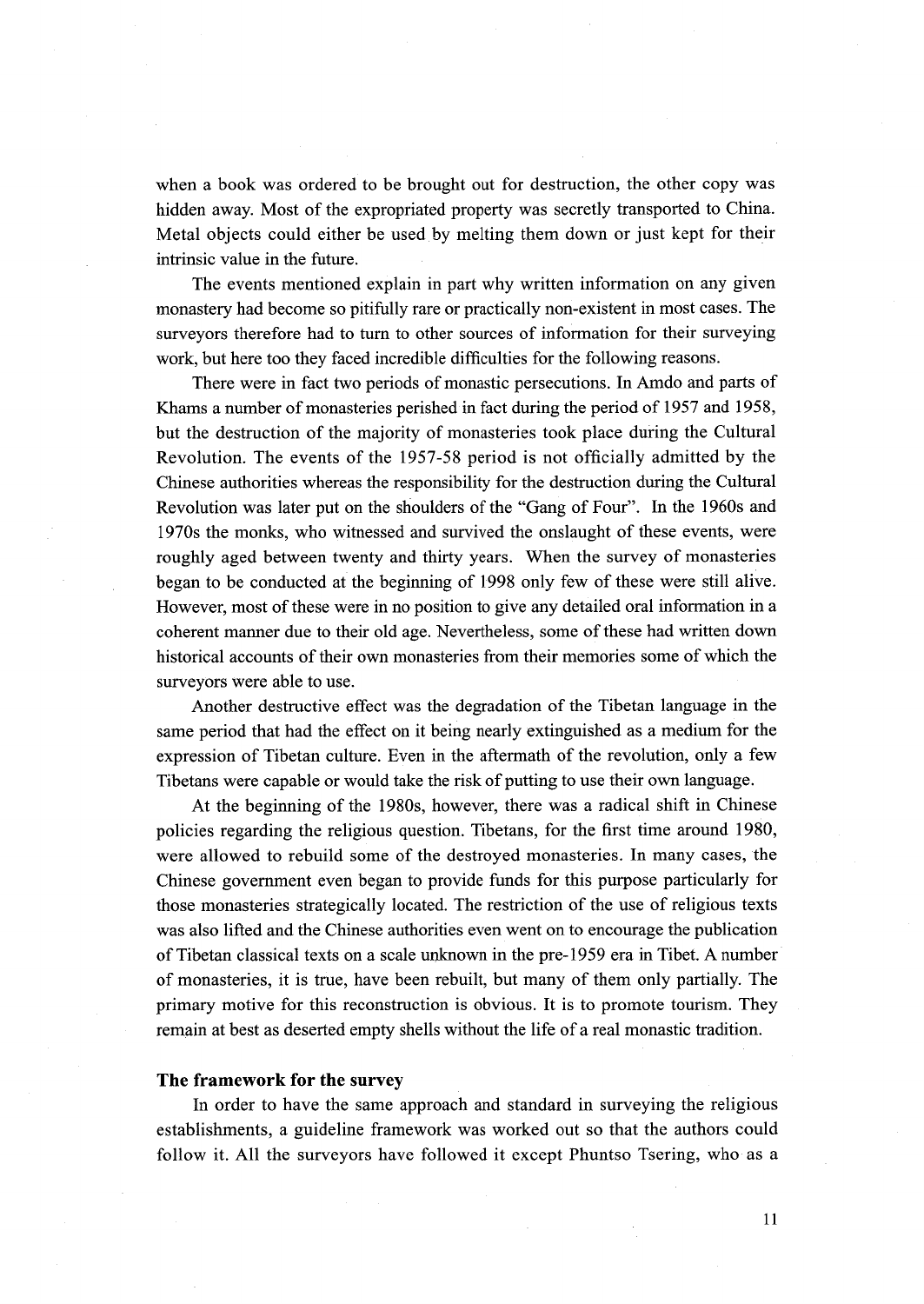voluntary contributor, conducted the surveying in his own fashion, but his work, nevertheless, does cover much the same ground as the others ifonly in some respects his scope tended to be rather more limited.

The framework, which is discussed below, consists of fourteen items. This was designed not only to produce an assessment of the general situation of a given monastery but also a review of the local population with regard to its importance to the monastery as well as cultural interchanges between clerics and laymen. However, in many instances information was simply not available and consequently not all of the fburteen items could be supplied. This is particularly so in the case of temples and hermitages. In the entries, items like  $7$  and particularly 10 are left out for the reasons that no information was available.

# 1. Name

 This heading shows the name of the monastery concerned. In Tibetan tradition the names of religious establislments can vary considerably from one to another so as often to cause confusion regarding whether one is referring to the same entity or another.

# 2. Location

 This item indicates the exact location of the establishment and the distance at which it is found from the main town of a region as well as the condition of the road leading to the place.

# 3. Histery

This section deals briefiy with the history of the establislment.

#### 4. Hierarchical system

In some monasteries such as sMan ri and gYung drung gling, abbots were elected by secret lot. The abbots are the supreme head of these monasteries, but in other places the head of the monastery can be hereditary (gdung brgyud, gdung  $'dzin$ ), i. e. the monastery was founded by a member of a family in a nearby place. The family usually continues to provide a man to be the head of the monastery and in this sense he is qualified as *dgon bdag*, "owner of the monastery". In this system, other important figures within the same monastery often take tums to be the head of the monastery and are in charge of the monastic affairs on a periodic basis under the authority of the dgon bdag.

 Howeyer, the system of headship varies from one place to another. The head is often selected or appointed by general consent, but rarely did an individual monk take a personal initiative to be the head of a monastery, but after 1959 the system of appointing the head of a monastery had completely broken down. At the beginning of the 1980s when monasteries were allowed to be rebuilt, either an individual or a group of monks took the reconstruction initiative and as a result of this, in many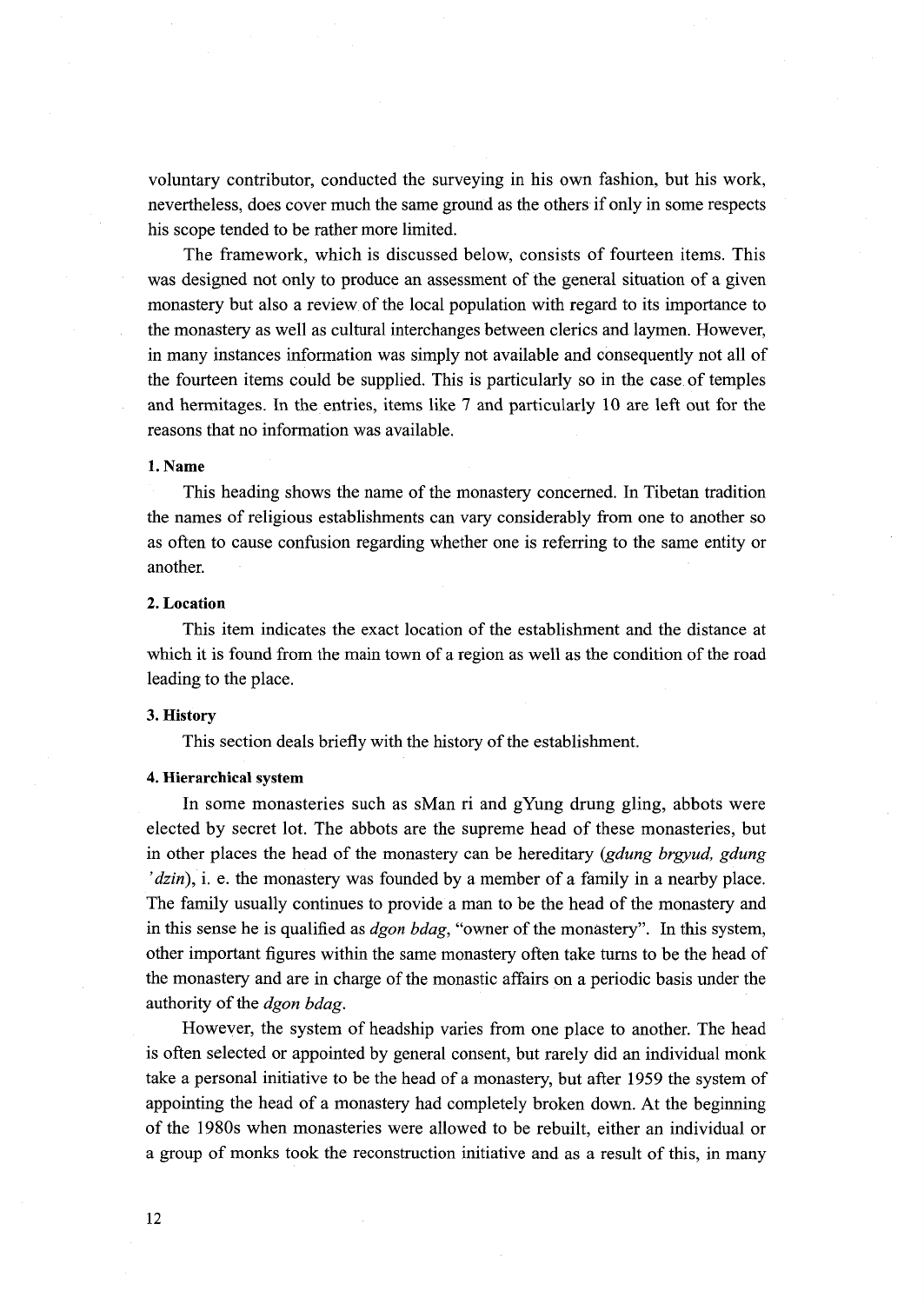places the question of the head of a monastery remains unsettled to this day.

 Under the authority of the head of a monastery, there are different functions held by monks in varying positions. This hierarchical system also varies slightly from monastery to monastery. There is a host of technical terms relating to the monastic administration and duties and we have grouped them together under the title of "Terms of governing system and duties in monasteries" in order to avoid the repetition of their English translation in each account of the monasteries.

#### 5. Current number of monks

After 1959, none of the monasteries regained their former status. On the contrary, the number of monks and nuns is restricted and checked.

#### 6. Current education

 Under this heading, the current education of young monks and nuns in the monasteries and convents is meant to be discussed, but as will be seen in many places the situation is so desperate that there is hardly anything to be indicated. In many cases, this item is left out since it simply does not exist in the monastery under review.

#### 7. Educational exchange

Before 1959, the educational exchange of young monks between monasteries was considered as the key instrument for training young monks. In some respects, this tradition is still kept up, but inevitably it tends to be less frequent and more symbolic and in many monasteries it simply does not exist anymore.

#### 8. Daily rituals

This heading is intended to show the daily rituals performed by the monks collectively or in private, but it has been somewhat impracticable and complicated for the surveyors to record them separately from the annual rituals performed in assembly.

# 9. Annual rituals

Under this item a summary of the ritual events in the monasteries is given. This is important since ritual traditions and their dates vary enormously from monastery to monastery. In such a survey, no details concerning the identification of divinities and ritual texts devoted to them could be provided. These obviously need separate studies. One of the elements of these ritual events is the performance of various 'cham dances that takes place either as part of a ritual in private or as entertainment for public spectators.

#### 10. Books held in the monastery

 In large monasteries, there used to be separate libraries, but in many cases the books were simply kept as part of the three *rten* and so were usually found in the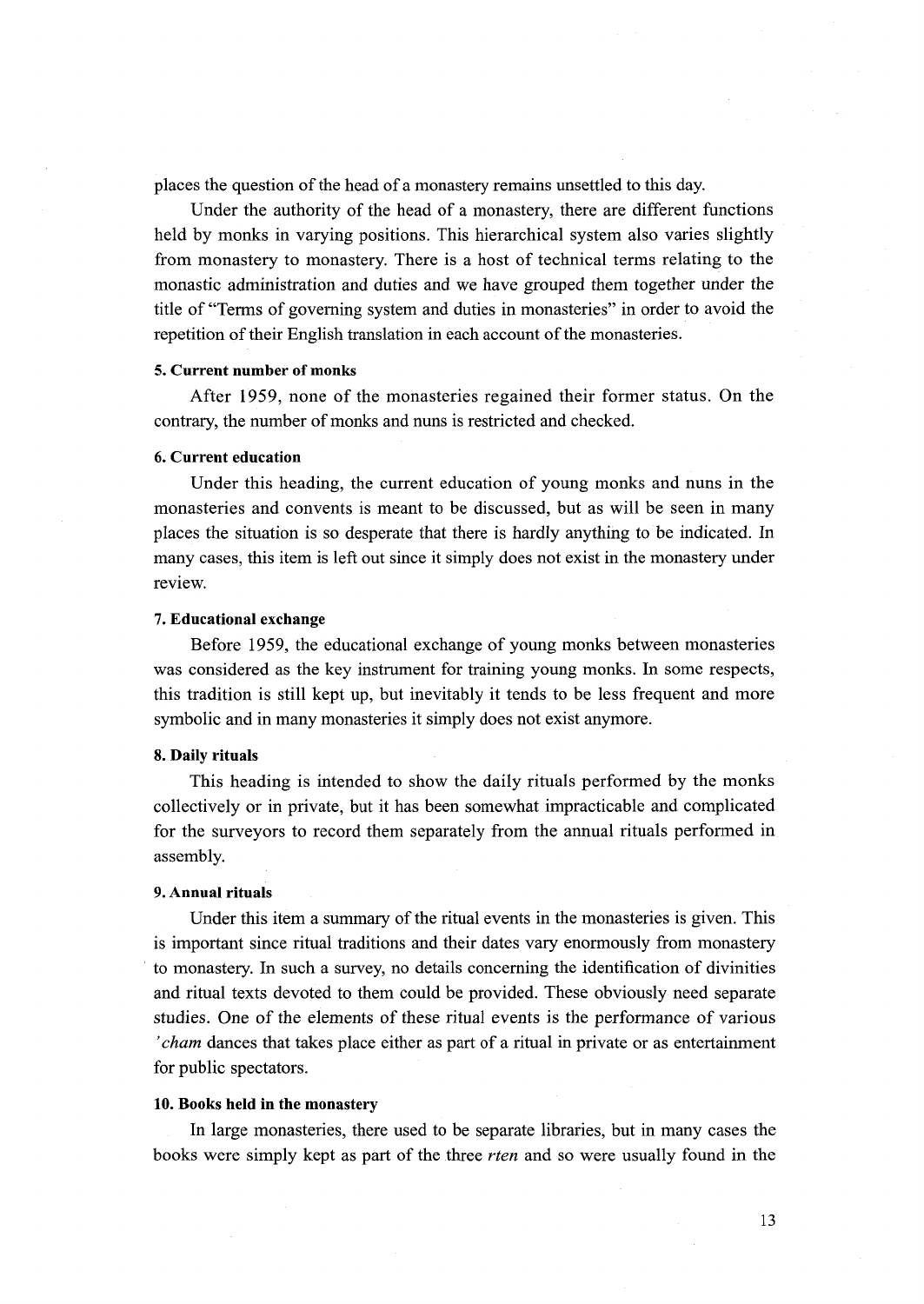chapels. As will be seen, during the Cultural Revolution archives, manuscripts and books mostly perished, but in certain cases some brave people managed to hide them away. It is still with much reluctance and fear that these hidden treasures are gradually revealed. This explains why this section is left blank or not even entered in many cases of the monasteries,

#### 11. Income and expenses

 Under this heading the income and expenses of the monasteries and monks were intended to be discussed, but given the situation as we kaow it, there is little to be said about them in the present circumstances.

#### 12. Local community

Villages or nomadic tents clustered in the proximity of monasteries have always been important for the monasteries as their main livelihood, but in descriptions of Tibetan monasteries they are very often ignored. The surveyors were therefore requested to give a fair amount of information about them. Such information in fact gives an interesting idea whether the villagers regard themselves as still being Bon believers, and as it has been found in certain places that they in fact do not differentiate between Bon or Buddhism in clear cut terms. However, there are still many villages in various regions whose populations declare themselves to be followers of the Bon religion to this day.

#### 13. Local festivals

 Local festivals are either organized as common ones for both clergy and laymen or separately. When laymen carry out their celebration the members of the clergy do not normally participate in it, particularly when it is about the propitiation of local deities. Moreover, one village does not even allow members of villages from other regions to join with them. It is considered strictly private. On the other hand the villagers almost always attend the ceremonies in monasteries if these are intended for the public. Monasteries also often have their own "local deities" and the members of the clergy propitiate them normally on their own.

Another type of local festival takes the form of a pilgrimage which consists of walking round a nearby sacred mountain *(gnas ri)*. In this festival it is not only the local people and clerics who join together in the celebration but also people from neighbouring regions join in. The content of this celebration is purely religious. In a forthcoming article I have tried to analyse the notions of the local deity and the development of the *gnas ri* pilgrimage based on early documents such as Tibetan Dunhuang manuscripts: "Concepts of Territorial organization and sacred sites". This will appear in the Proceedings of the 8th Seminar of the International Association of Tibetan Studies, Indiana University, Bloomington (July 25-31, 1998).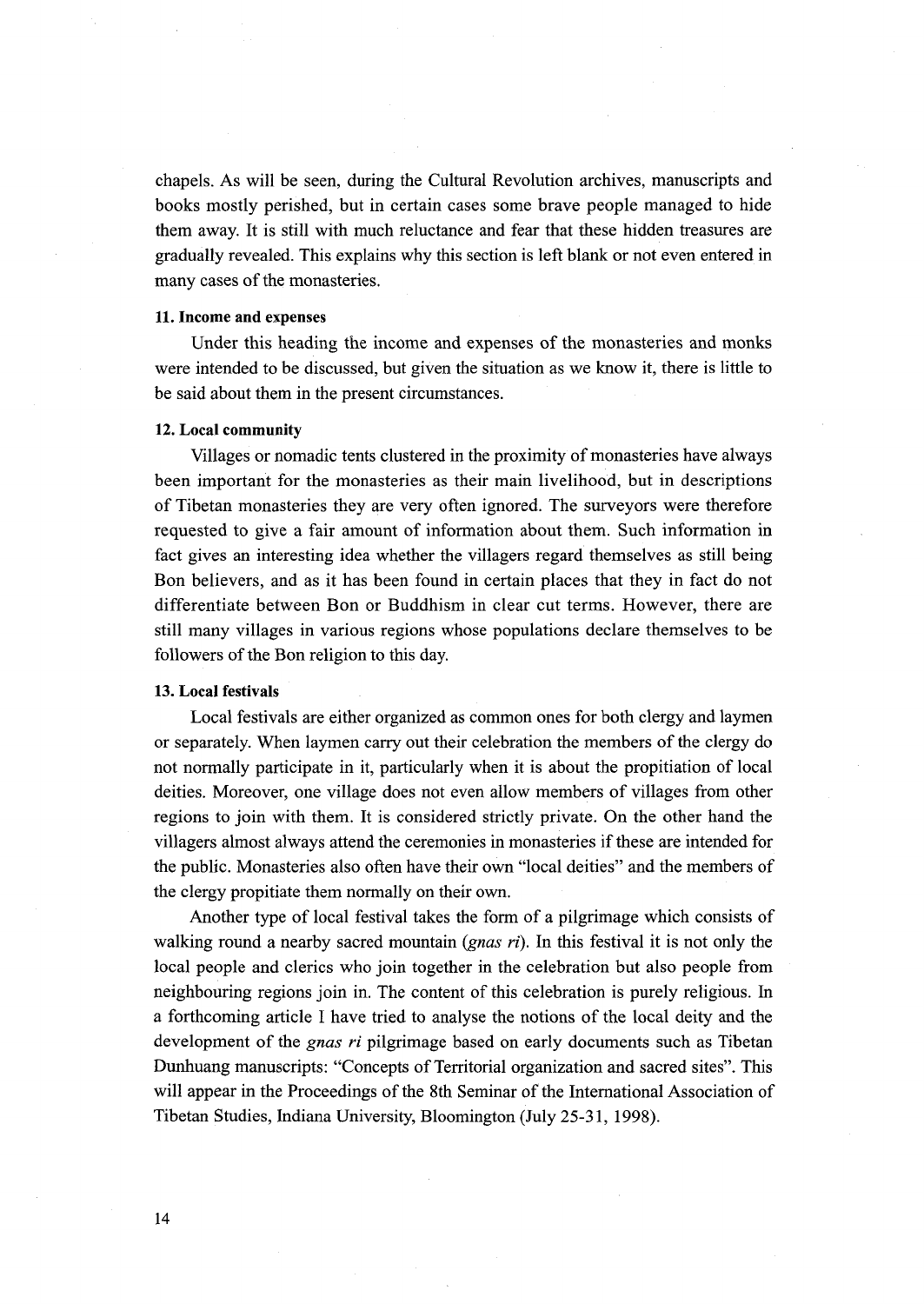#### 14. 0ccupation of the local people

 Here it is intended that the life mode of the local people as farmers, nomads, semi--nomads and traders should be indicated.

# Editorial work

 While Dondrup Lhagyal wrote his accounts of monasteries first in Tibetan and then translated them into English himself, Phuntsog Tsering wrote his accounts in Tibetan. Later an English translation of them was made by someone else. The introduction and epilogue sections of his work could not be included in the present volume due to the problem of length and relevance. However, Phuntso Tsering will publish the whole of his original Tibetan version. Tsering Thar wrote his accounts directly in English, but he intends to write a Tibetan version which he hopes to be able to publish before long.

 In all the three cases, a heavy and long editorial process has been involved not only in order to make the English language acceptable but also to improve the coherence of the work and make it presentable as scholarship.

However, in editing their works, the editors made strenuous efforts to keep the gist of each account as far as possible, and each author is therefore directly responsible for the accuracy and reliability of his own statements. An attempt is also made to standardize the various approaches adopted by each author, but their personal styles have largely been left as they are.

# References

Dondrup Lhagyal

 2000 Bonpo family lineages in Central Tibet. In Samten G. Karmay and Yasuhiko Nagano (eds.) New Horizons in Bon Studies. Bon Studies 2 (Senri Ethnological Reports 15), pp. 429-508. Osaka: National Museum of Ethnology.

Karmay, Samten G.

1998 The Arrow and the Spindle  $-$  Studies in History, Myths, Rituals and Beliefs in 7}bet. Kathmandu: Mandala Book Point.

#### Kvaerne, Per

1970 Remarques sur l'administration d'un monastère bon-po. Journal Asiatique, pp.187-192.

# Richardson , Hugh

 1998 The Fifth Dalai Lama's Decree Appointing Sangs-rgyas rgya-mtsho as Regent. In Michael Aris (ed.) High Peaks, Pure Earth, Collected Writings on Tibetan History and Culture, pp. 440-461. London: Serindia Publications.